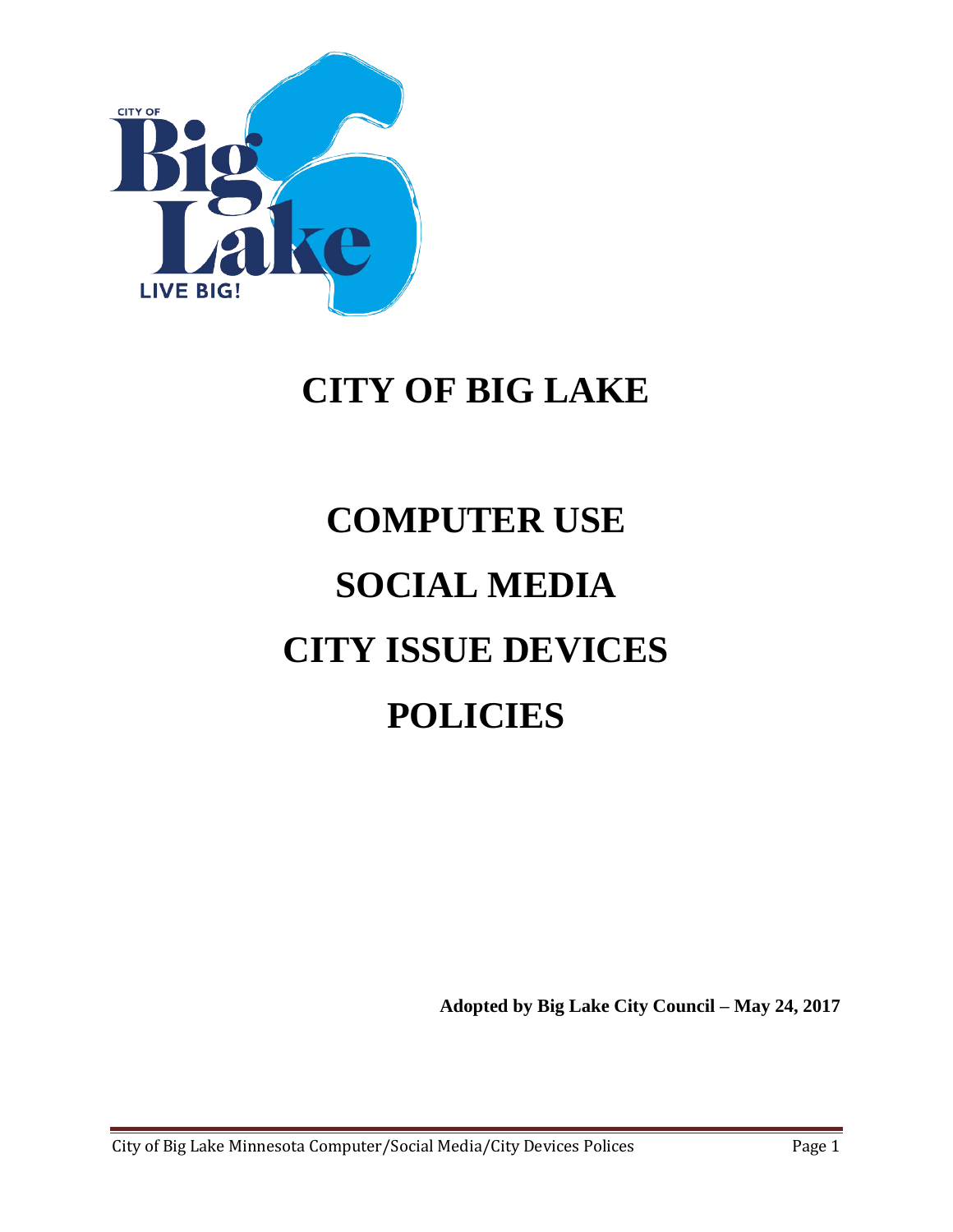### **Contents**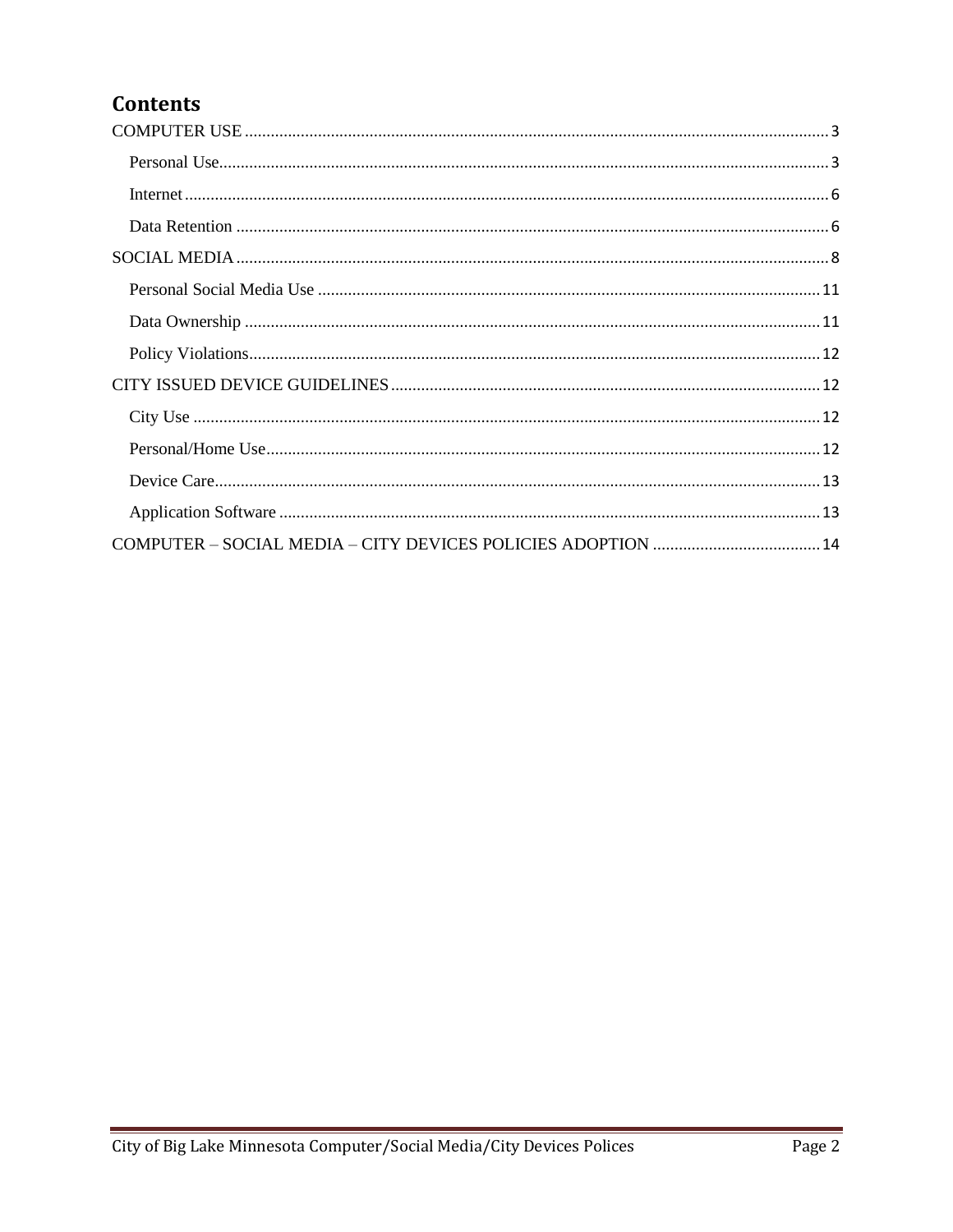## **COMPUTER USE**

#### <span id="page-2-0"></span>**General Information**

This policy serves to protect the security and integrity of the City's electronic communication and information systems by educating employees about appropriate and safe use of available technology resources.

Computers and related equipment used by City employees are property of the City. The City reserves the right to inspect, without notice, all data, emails, files, settings, or any other aspect of a City-owned computer or related system, including personal information created or maintained by an employee. The City may conduct inspections on an as-needed basis as determined by City Administrator or Council.

Beyond this policy, the City Administrator or City Clerk may distribute information regarding precautions and actions needed to protect City systems; all employees are responsible for reading and following the guidance and directives in these communications.

#### <span id="page-2-1"></span>**Personal Use**

The City recognizes that some personal use of City-owned computers and related equipment has and will continue to occur. Some controls are necessary, however, to protect the City's equipment and computer network and to prevent abuse of this privilege.

Reasonable, incidental personal use of City computers and software (e.g., word processing, spreadsheets, email, Internet, etc.) is allowed but should never preempt or interfere with work. All use of City computers and software, including personal use, must adhere to provisions in this policy, including the following:

 City equipment or technology shall not be used for personal business interests, for-profit ventures, political activities, or other uses deemed by the City Administrator or Council to be inconsistent with City activities. If there is any question about whether a use is appropriate, it should be forwarded to City Administrator for a determination.

#### **Hardware**

In general, the City will provide the hardware required for an employee to perform his or her job duties. Requests for new or different equipment should be made to your supervisor, who will forward the request to the City Administrator.

Only City staff may use City computer equipment. Use of City equipment by family members, friends, or others is prohibited.

Employees are responsible for the proper use and care of City-owned computer equipment. City computer equipment must be secured while off City premises; do not leave computer equipment in an unlocked vehicle or unattended at any offsite facility. Computer equipment should not be exposed to extreme temperature or humidity. If a computer is exposed to extreme heat, cold, or humidity, it should be allowed to achieve normal room temperature and humidity before being turned on.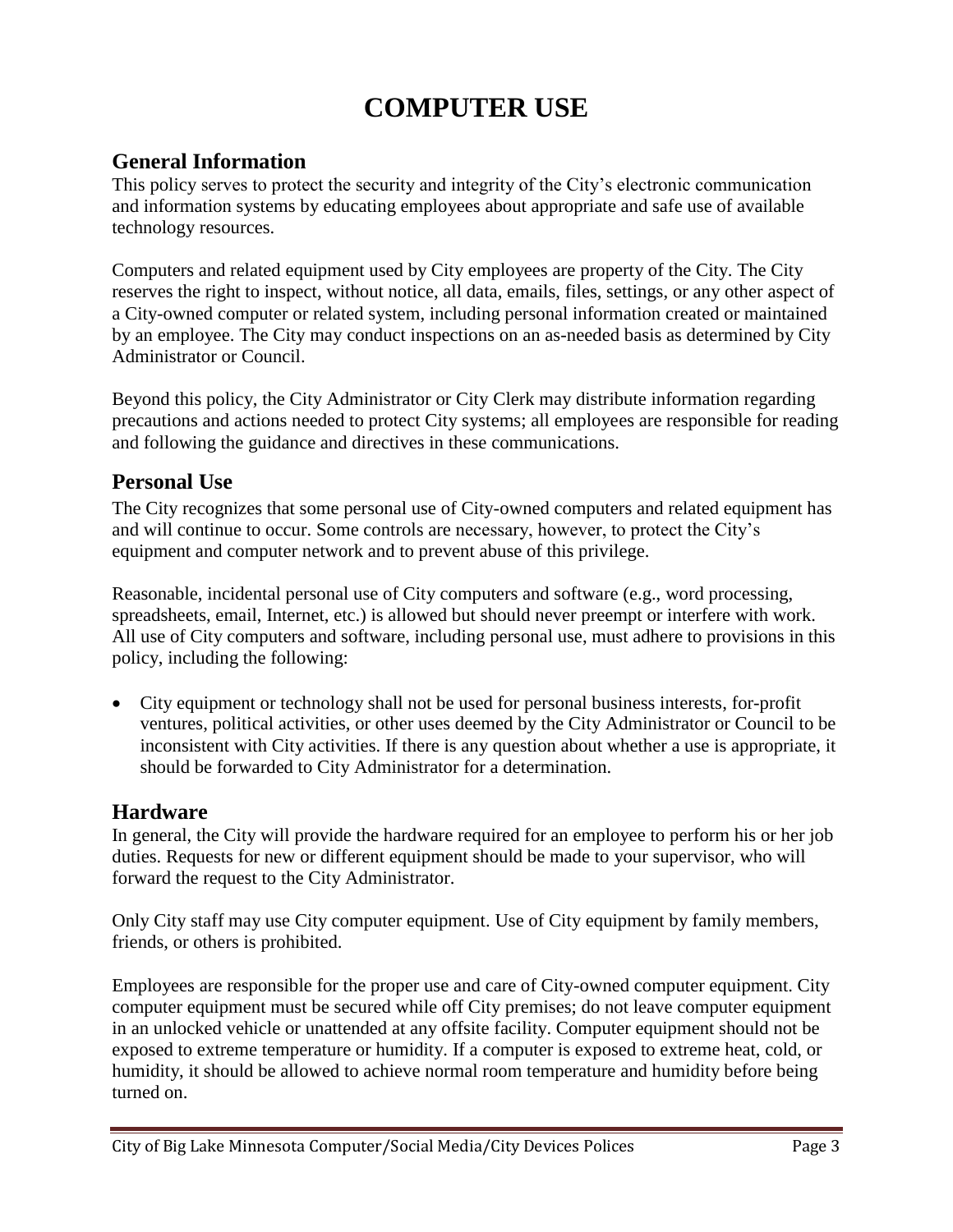#### **Software**

In general, the City will provide the software required for an employee to perform his or her job duties. Requests for new or different software should be made to your supervisor, who will forward the request to City Administrator.

Employees shall not download or install any software on their computer without the prior approval of the Department Director and/or City Administrator. Exceptions to this include updates to software approved by Information Technology consultant such as Microsoft updates, Adobe Reader, and Adobe Flash. The City Administrator or Department Director may, without notice, direct the Information Technology consultant to remove any unauthorized programs or software, equipment, downloads, or other resources.

*Electronic Mail:* The City provides employees with an email address for work-related use. Some personal use of the City email system by employees is allowed, provided it does not interfere with an employee's work and is consistent with all City policies.

Employee emails (including those that are personal in nature) may be considered public data for both e-discovery and information requests and may not be protected by privacy laws. Email may also be monitored as directed by the City authorized staff and without notice to the employee.

Employees must adhere to these email guidelines:

- Never transmit an email that you would not want your supervisor, other employees, members, city officials, or the media to read or publish (e.g., avoid gossip, personal information, swearing, etc.).
- Use caution or avoid corresponding by email on confidential communications (e.g., letters of reprimand, correspondence with attorneys, medical information).
- Do not open email attachments or links from an unknown sender. Delete junk or "spam" email without opening it if possible. Do not respond to unknown senders.
- Do not use harassing language (including sexually harassing language) or any other remarks, including insensitive language or derogatory, offensive, or insulting comments or jokes.

*Electronic Calendars:* A shared calendar environment is provided as part of the City's email software program. All employees are required to keep their electronic calendar up to date and, if there is a purpose grant staff the ability to view their calendar.

*Personal Devices:* Employees may choose to use their own equipment to read or compose email or other City data as governed in this policy. Employees understand that by connecting their personal equipment to the City's email server, their personal devices could be searched during an e-discovery or other court-ordered scenarios, and agree to grant access to their personal devices should such a situation arise.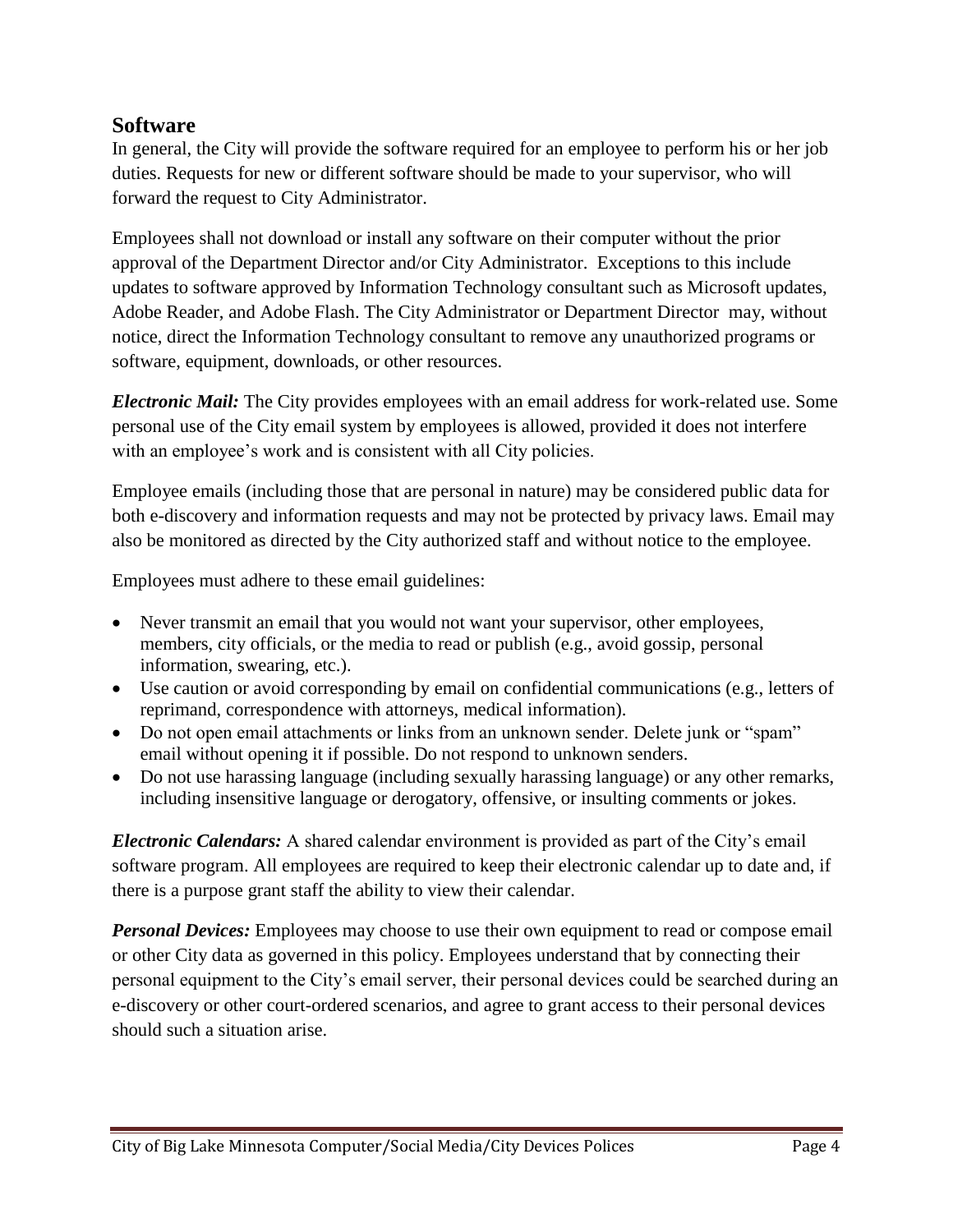#### **Security**

*Passwords:* Employees are responsible for maintaining computer/network passwords and must adhere to these guidelines:

- Password requirements may be changed as necessary, as determined by the Information Technology consultant, City Clerk and/or City Administrator.
- Passwords should not be shared or told to other staff. If it is necessary to access an employee's computer when he or she is absent, contact your supervisor or the City Administrator; Information Technology consultant or City Clerk will not provide access to staff accounts without approval of the Department Director or City Administrator.
- Passwords should not be stored in any location on or near the computer, or stored electronically such as in a cell phone or other mobile device.
- Employees must change passwords every 60 days when prompted, or on another schedule as determined by the Information Technology consultant, City Clerk and/or City Administrator.

*Network access:* Non-City-owned computer equipment used in the City's building should only use the wireless connection to the Internet. Under no circumstances should any non-City-owned equipment be connected to the City's computer network via a network cable. Exceptions may be granted by the City Administrator.

Personal computer equipment may not be connected to the City's network without prior approval of the City Administrator. Personal equipment may be subject to password requirements or other electronic security measures as determined by the Information Technology consultant and City Administrator.

*Remote Access to the Network:* Examples of remote access include, but are not limited to: Outlook Web Access (web mail), virtual private network (VPN), Windows Remote Desktop, and Windows Terminal Server connections. While connected to City computer resources remotely, all aspects of the City's Computer Use Policy will apply, including the following:

- With the exception of Outlook Web Access, remote access to the City's network requires a request from a supervisor and approval from the City Administrator. Remote access privileges may be revoked at any time by an employee's supervisor or the City Administrator.
- If remote access is from a non-City-owned computer, updated anti-virus software must be installed and operational on the computer equipment, and all critical operating system updates must be installed prior to connecting to the City network remotely. Failure to comply could result in the termination of remote access privileges.
- Recreational use of remote connections to the City's network is strictly forbidden. An example of this would be a family member utilizing the City's cellular connection to visit websites.
- Private or confidential data should not be transmitted over an unsecured wireless connection. Wireless connections are not secure and could pose a security risk if used to transmit City passwords or private data while connecting to City resources. Wireless connections include those over cellular networks and wireless access points, regardless of the technology used to connect.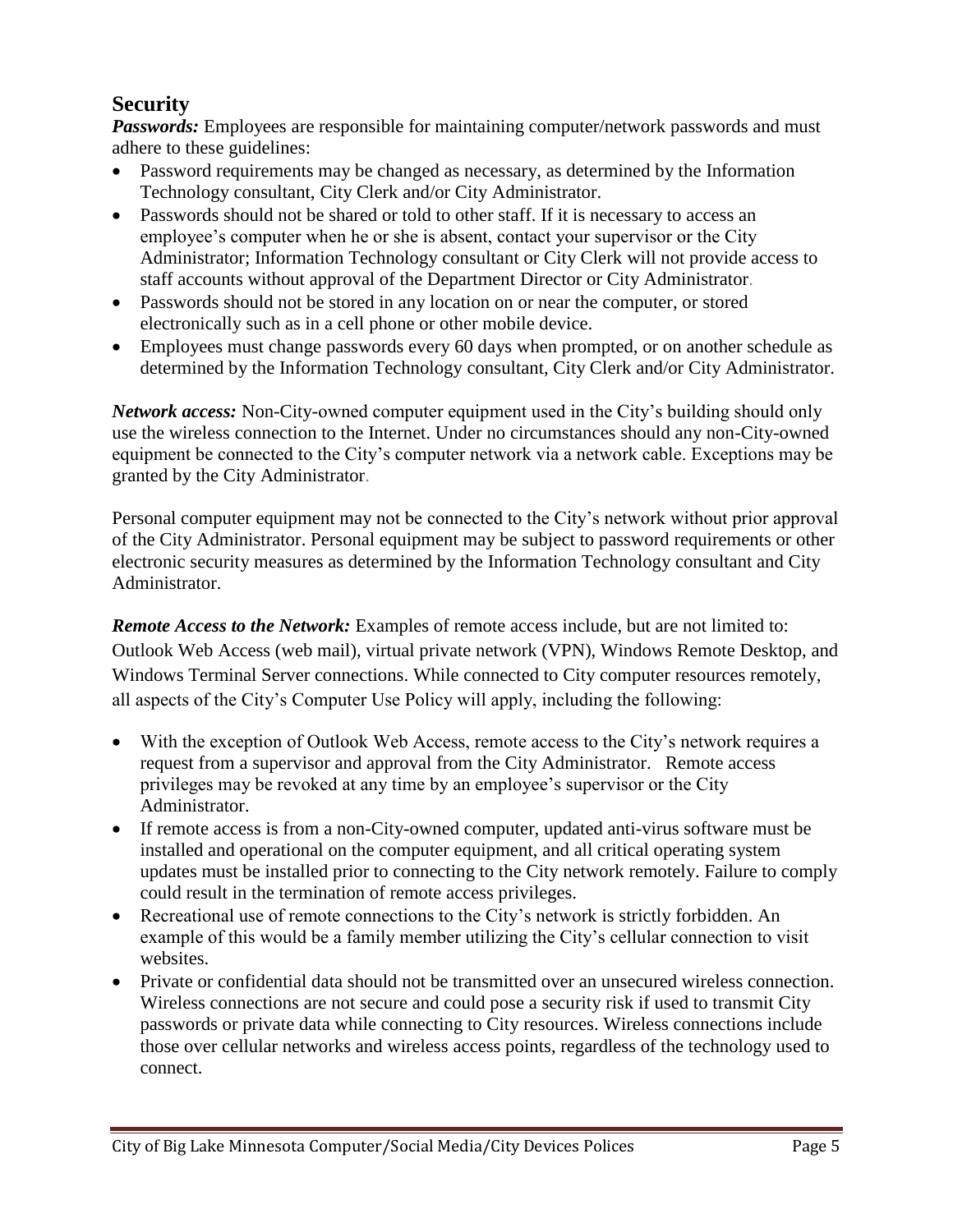#### <span id="page-5-0"></span>**Internet**

The following considerations apply to all uses of the Internet:

- Information found on the Internet and used for City work must be verified to be accurate and factually correct.
- Reasonable personal use of the Internet is permitted. Employees may not at any time access inappropriate sites. Some examples of inappropriate sites include but are not limited to adult entertainment, sexually explicit material, or material advocating intolerance of other people, races, or religions. If you are unsure whether a site may include inappropriate information, you should not visit it.
- If an employee's use of the Internet is compromising the integrity of the City's network, Information Technology consultant staff may temporarily restrict that employee's access to the Internet. If Information Technology consultant staff does restrict access, they will notify the employee, the City Administrator, the City Clerk, and the employee's manager as soon as possible, and work with the employee and manager to rectify the situation.
- The City may monitor or restrict any employee's use of the Internet without prior notice, as deemed appropriate by the employee's supervisor and/or the City Administrator.

#### <span id="page-5-1"></span>**Data Retention**

Electronic data should be stored and retained in accordance with the City's records retention schedule.

*Storing and Transferring Files:* If you are unsure whether an email or other file is a government record for purposes of records retention laws or whether it is considered protected or private, check with your supervisor. If you are unsure how to create an appropriate file structure for saving and storing electronic information, contact the City Clerk.

Employees must adhere to these guidelines when transferring and storing electronic files:

- All electronic files must be stored on network drives. The City will not back up documents stored on local computer hard drives, and holds no responsibility for recovery of documents on local computer hard drives should they fail. Files may be temporarily stored on a laptop hard drive when an employee is traveling/offsite; however, the files should be copied to network as soon as possible.
- Electronic files, including emails and business-related materials created on an employee's home or personal computer for City business, must be transferred to and stored on the City's network. City-related files should not be stored on an employee's personal computer, unless otherwise defined in this policy.
- All removable storage media (e.g., CD-ROM, flash or USB drive, or other storage media) must be verified to be virus-free before being connected to City equipment.
- Email that constitutes an official record of City business must be kept in accordance with all records retention requirements for the department and should be copied to the network for storage.
- Email that is simple correspondence and not an official record of City business should be deleted (from both the "Inbox" and the "Deleted" box) as soon as possible and should not be retained by employees for more than three months. The City will not retain emails longer than one year on the network or in network back-ups.
- Electronic files or emails that may be classified as protected or private information should be stored in a location on the City's network that is properly secured.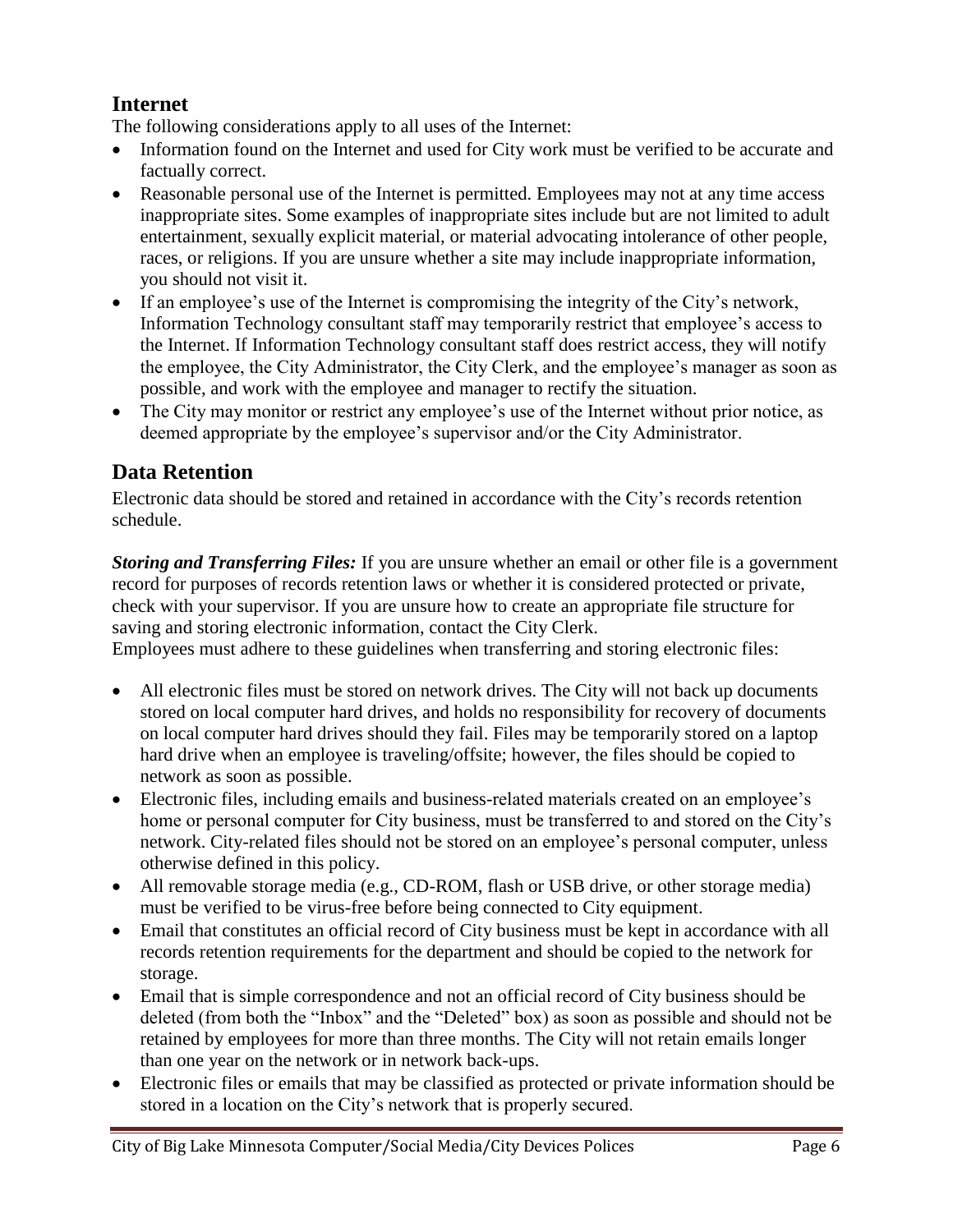Any files considered private or confidential should not be stored anywhere other than the City's network. If there is a need to take confidential information offsite, it must be stored on encrypted media; Information Technology consultant, City Clerk or City Administrator can assist in the encryption of media.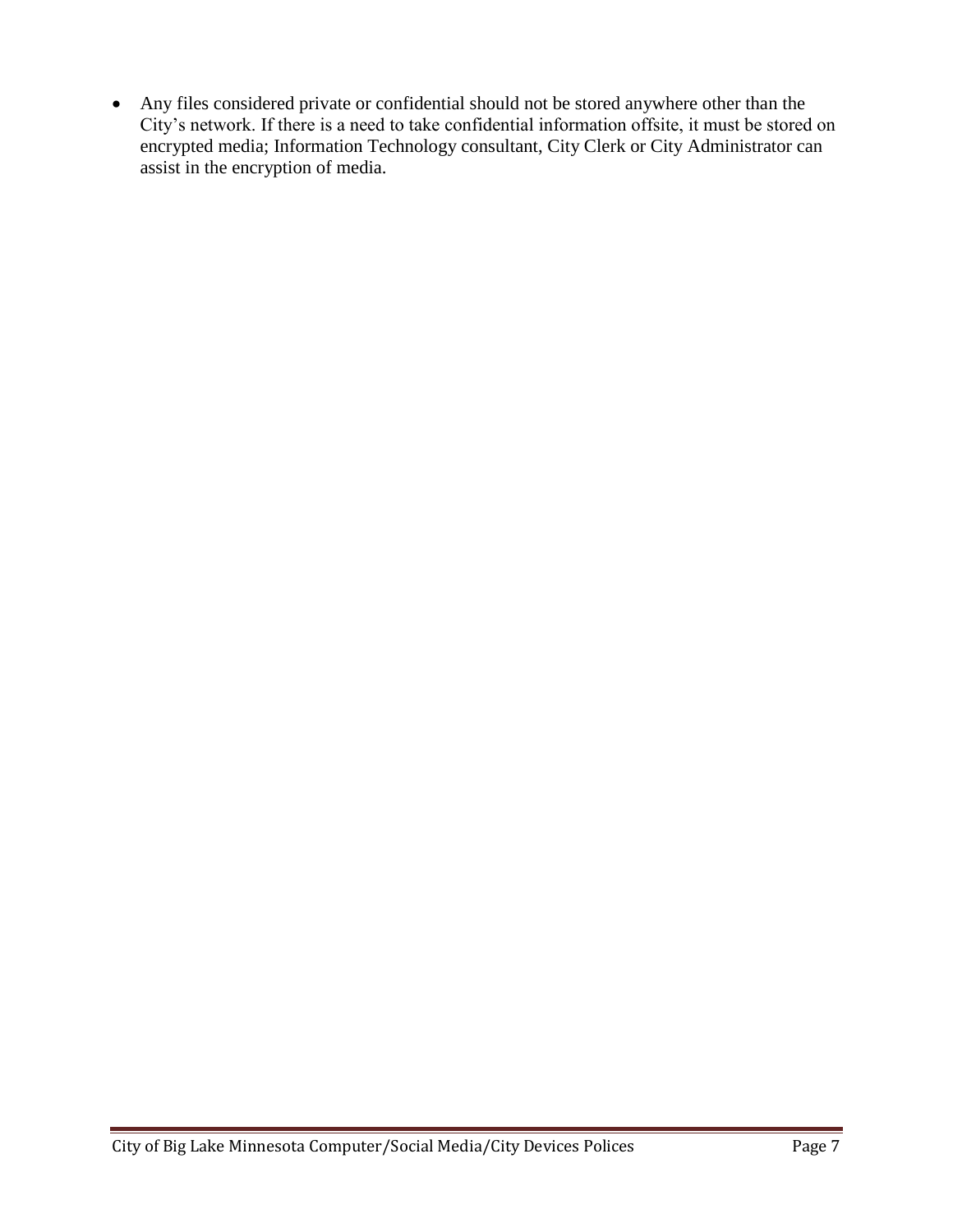## **SOCIAL MEDIA**

#### <span id="page-7-0"></span>**Purpose**

Social networking in government serves two primary functions: to communicate and deliver messages directly to citizens and to encourage citizen involvement, interaction, and feedback. Information which is distributed via social networking must be accurate, consistent, and timely and meet the information needs of the City's customers. Since social media is used for social networking, this policy seeks to ensure proper use of the City of Big Lake's social media sites by its representatives.

The City has limited control of social media accounts with third parties (i.e., Facebook, Twitter, etc.). At the same time, there is a general expectation by the public that this City have a social media presence by which to share information about current city projects and city business. For municipal purposes, the City's social media accounts will be used for incidental, non-vital communication and general information only. It is not the purpose of the city's social media accounts to be a medium for transactions of city business. The one exception is in the case of a natural or man-made disaster, if it is determined by the City that the best means of communicating with the public is through the social media account(s).

The City of Big Lake wishes to establish a positive and informative social media presence. City representatives have the responsibility to use the City's social media resources in an efficient, effective, ethical and lawful manner pursuant to all existing City and departmental policies. This policy also provides guidelines and standards for city representatives regarding the use of social media for communication with residents, colleagues and all other followers.

#### **Policy**

The City of Big Lake will determine, at its discretion, how its web-based social media resources will be designed, implemented and managed as part of its overall communication and information sharing strategy. City social media sites may be modified or removed by the City at any time and without notice, as described in this document.

City of Big Lake social media accounts are considered a City asset and administrator access to these accounts must be securely administered in accordance with the City's Computer Use policy. The City reserves the right to shut down any of its social media sites or accounts for any reason without notice.

All social media web sites created and utilized during the course and scope of an employee's performance of his/her job duties will be identified as belonging to the City of Big Lake, including a link to the City's official web site. The City of Big Lake does not create or maintain social media accounts for its elected officials.

#### **Scope**

This policy applies to any existing or proposed social media web sites sponsored, established, registered or authorized by the City of Big Lake. This policy also covers the private use of the City's social media accounts by all City representatives, including its employees and agents, Council members, appointed board or commission members and all public safety volunteers to the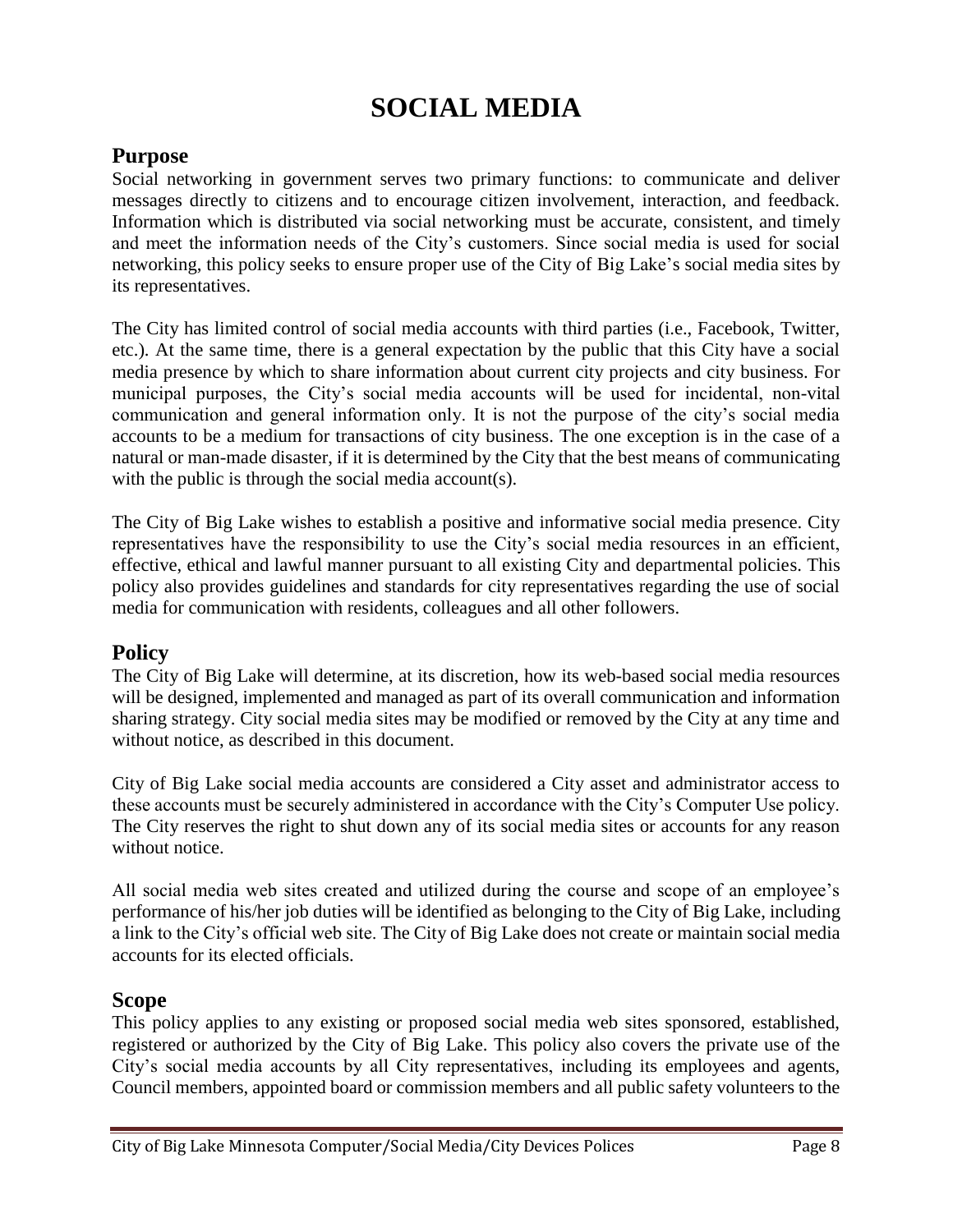extent it affects the City. Questions regarding the scope of this policy should be directed to the City Administrator.

#### **Definition**

Social media are internet and mobile-based applications, websites and functions, other than email, for sharing and discussing information, where users can post photos, video, comments and links to other information to create content on any imaginable topic. This may be referred to as "usergenerated content" or "consumer-generated media."

Social media includes, but is not limited to:

- Social networking sites such as Facebook, LinkedIn, Twitter, and online dating services/mobile apps
- Blogs
- Social news sites such as Reddit and Buzzfeed
- Video and photo sharing sites such as YouTube, Instagram, SnapChat, and Flickr
- Wikis, or shared encyclopedias such as Wikipedia
- An ever emerging list of new web-based platforms generally regarded as social media or having many of the same functions as those listed above

As used in this policy, "employees and agents" means all City representatives, including its employees and other agents of the city, such as independent contractors or councilmembers. "Social media manger" means any city employee or agent with administrator access who, when posting or responding to a post, appears to be the City social media account owner.

#### **Rules of Use**

City social media managers are responsible for managing City social media accounts or websites.

Facilities or departments wishing to have a new social media presence must initially submit a request to the City Administrator or designee in order to ensure social media accounts are kept to a sustainable number and policies are followed. All approved sites will be clearly marked as the City of Big Lake site and will be linked with the official City website (www.biglakemn.org). No one may establish social media accounts or websites on behalf of the City unless authorized in accordance with this policy.

The City's social media page must conspicuously display or link to a public notice that informs the public of the purpose of the social media presence and the terms one agrees to in accessing, using or posting to the City's social media page.

Administration of all social media web sites must comply with applicable laws, regulations, and policies as well as proper business etiquette.

City social media accounts covered by this policy will not be used by social media managers for private or personal purposes or for the purpose of expressing private or personal views on personal, political, or policy issues or to express personal views or concerns pertaining to City employment relations matters.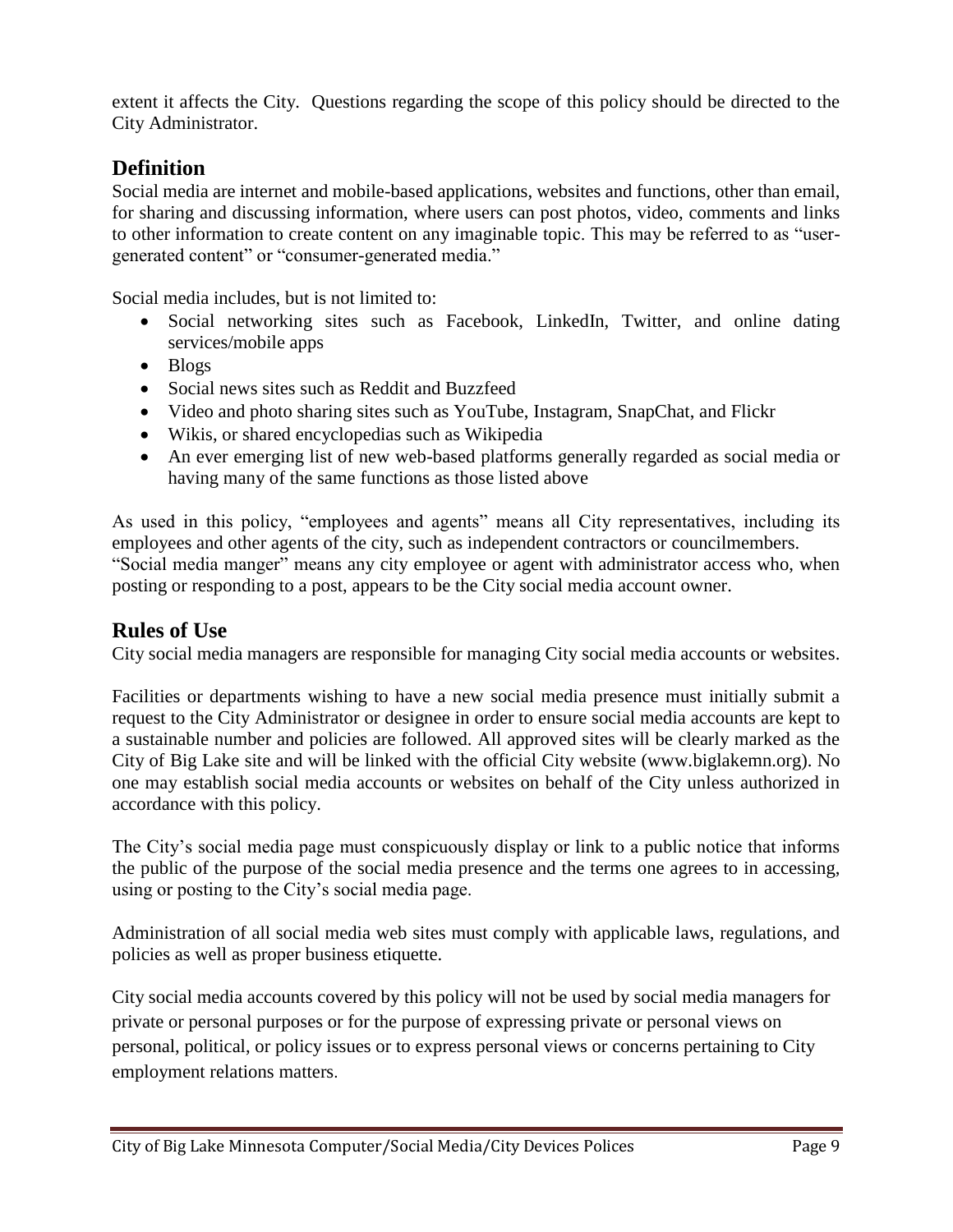No social media website may be used by the City or any City employee or agent to disclose private or confidential information. No social media web site should be used to disclose sensitive information; if there is any question as to whether information is private, confidential or sensitive, contact the City Administrator.

Outside of situations of disaster, no City social media account will be used for transactions of city business. In the event a user initiates a request, application, or question through social media that affects city business or requires another city policy or process to be followed, follow up with that user by phone, email, or other channels. If comments are allowed, in the event of a question of general interest, a response may be given in comments, the initial post may be edited, or a subsequent post may be created to include the information.

City of Big Lake's social media managers will not edit any posted comments. However, comments posted by members of the public may be removed if they fall into at least one of the following categories:

- Obscene or pornographic content
- Direct threats to persons or property
- Material asserted to violate the intellectual property of another person
- Private, personal information about a person published without his/her consent
- Information that compromises a public safety security system
- Statutorily private, confidential, or nonpublic data
- Commercial promotions or spam
- Hyperlinks to material that falls into one of the foregoing categories

A member of the public whose comment is removed may appeal the removal of the comment and seek reconsideration of its removal by contacting the City in writing and explaining how the comment does not fall into one of the categories for removal. A written response should be provided as soon as reasonably possible.

A member of the public who disputes the legality of any portion of this policy may dispute the particular portion in writing. The City should acknowledge the claim promptly and, upon consultation of the city attorney, respond to the claim concerning legality of the policy portion as soon as reasonably possible under the circumstances.

When using social media sites as a representative of the City, employees and agents will act in a professional manner. Examples include but are not limited to:

- Adhere to all City personnel and Computer Use policies
- Use only appropriate language

Be aware that content will not only reflect on the writer but also on the City of Big Lake as a whole, including elected officials and other city employees and agents. Make sure information is accurate and free of grammatical errors.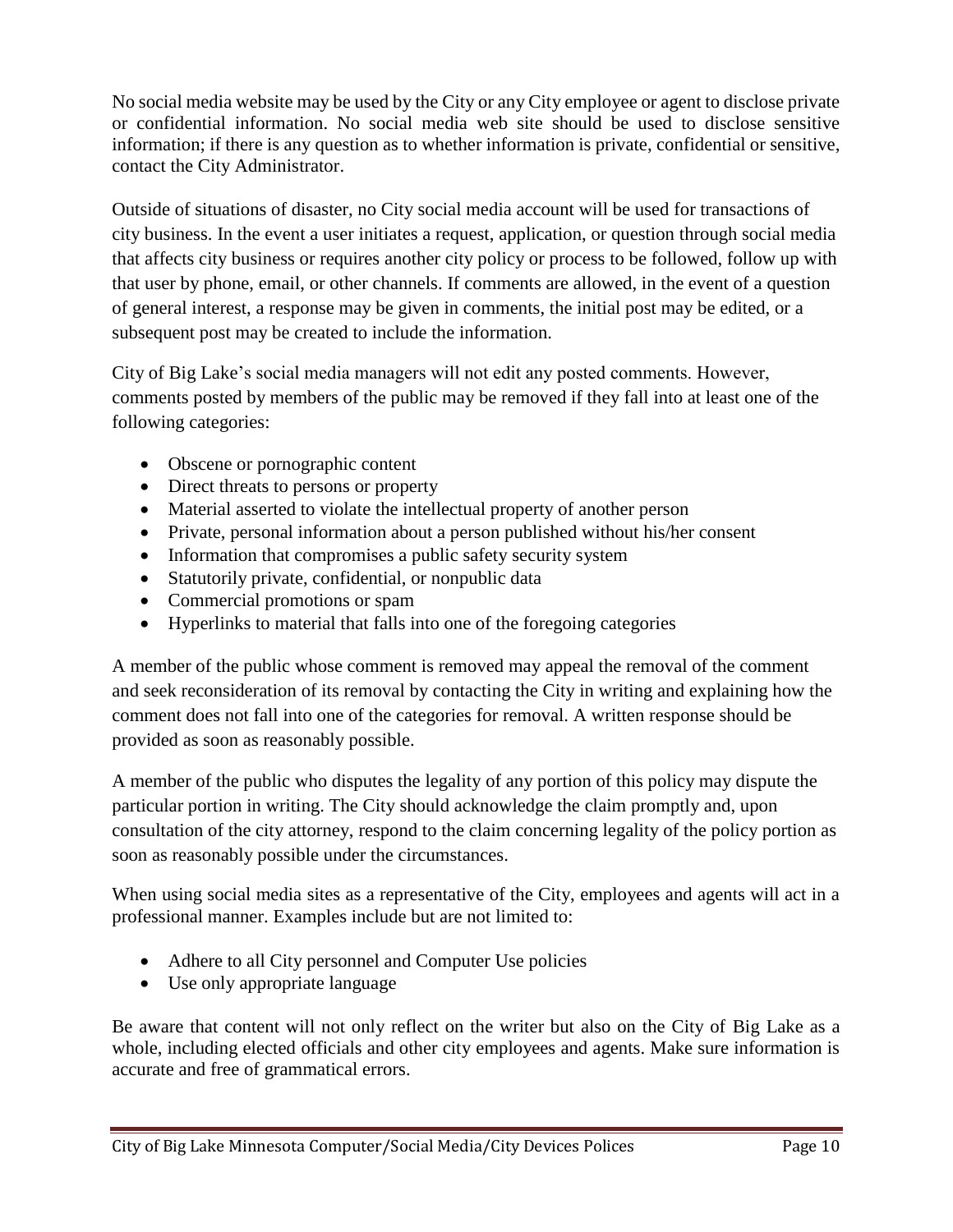#### <span id="page-10-0"></span>**Personal Social Media Us**e

The City of Big Lake respects employees and agents' rights to post and maintain personal websites, blogs and social media pages and to use and enjoy social media on their own personal devices during non-work hours. The City requires employees and agents to act in a prudent manner with regard to website and internet postings that reference the City of Big Lake, its personnel, its operation or its property. Employees and agents and others affiliated with the City may not use a city brand, logo or other city identifiers on their personal sites, nor post information that purports to be the position of the City without prior authorization.

City employees and agents are discouraged from identifying themselves as city employees when responding to or commenting on blogs with personal opinions or views. If an employee chooses to identify him or herself as a City of Big Lake employee, and posts a statement on a matter related to City business, a disclaimer similar to the following must be used:

"These are my own opinions and do not represent those of the City."

Occasional access to personal social media websites during work hours is permitted, but employees and agents must adhere to the guidelines outlined in the City's Computer Use policy and the City's Respectful Workplace policy. Employees and agents should also review the Ownership section of this policy (below).

There may be times when personal use of social media (even if it is off-duty or using the employee's own equipment) may spill over into the workplace and become the basis for employee coaching or discipline. Examples of situations where this might occur include:

- Friendships, dating or romance between co-workers
- Cyber-bullying, stalking or harassment
- Release of confidential or private data; if there are questions about what constitute confidential or private data, contact the City Administrator.
- Unlawful activities
- Misuse of city-owned social media
- Inappropriate use of the city's name, logo or the employee's position or title
- Using city-owned equipment or city-time for extensive personal social media use

Each situation will be evaluated on a case-by-case basis because the laws in this area are complex. If you have any questions about what types of activities might result in discipline, please discuss the type of usage with the City Administrator.

#### <span id="page-10-1"></span>**Data Ownership and Retention**

All social media communications or messages composed, sent, or received on city equipment in an official capacity are the property of the City and will be subject to the Minnesota Government Data Practices Act. This law classifies certain information as available to the public upon request. As no transactions of city business shall be conducted through social media accounts (outside of disasters), in accordance with the City's records retention schedule, the City shall retain all social media messages only until read. The City of Big Lake also maintains the sole property rights to any image, video or audio captured while a City employee is representing the City in any capacity.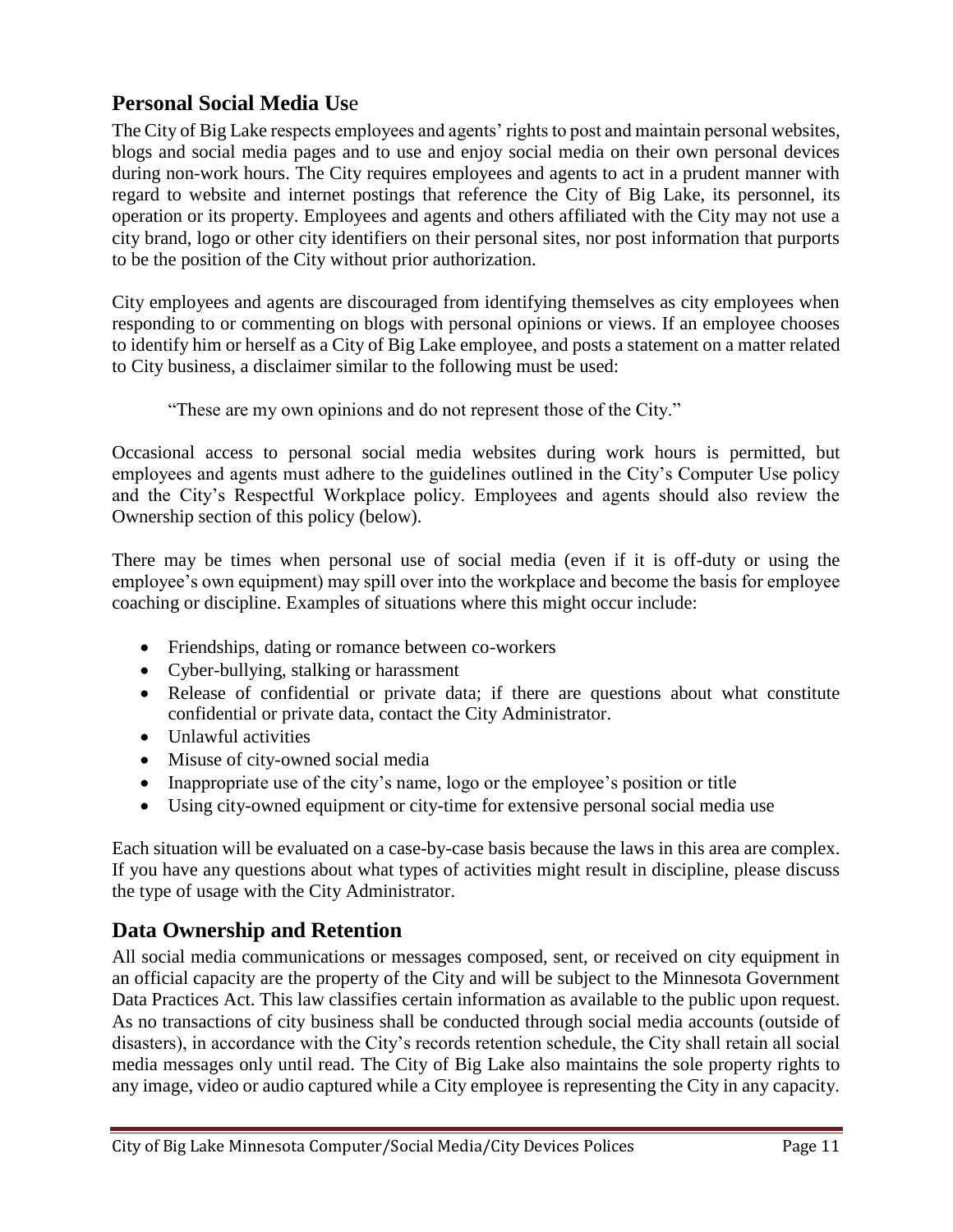The City retains the right to monitor employee's social media use on city equipment and will exercise its right as necessary. Users should have no expectation of privacy. Social media is not a secure means of communication.

#### <span id="page-11-0"></span>**Policy Violations**

Violations of the Policy will subject the employee to disciplinary action up to and including discharge from employment.

## **CITY ISSUED DEVICE GUIDELINES**

#### <span id="page-11-1"></span>**General Information**

These guidelines pertain to city employees, elected and appointed officials who are issued a device purchased by the city. The purpose of these guidelines is to outline the responsibilities and care required for the city-issued devices.

The devices are intended to be utilized by staff members and elected and appointed officials for the purpose of enhancing meeting workflow, reducing the use of paper agenda packet materials, improve staff efficiency, and to improve the timeliness of Council, staff and resident communication.

#### <span id="page-11-2"></span>**City Use**

Issued devices are intended for professional use. The city does not maintain loaner devices, so users will be responsible for conducting meetings without a device in the event of a lost or misplaced device.

- Devices shall be maintained in a suitable charged state during work hours.
- Inappropriate media may not be used as a screensaver or background photo.
- Devices will be secured with a password.
- Sound shall be muted at all times unless needed for instructional purpose.
- Personally owned music, games and apps may only be present on city-issued device when using a personal account.
- In case a device is restored to its original condition, the user is responsible for restoring any personal content.
- City staff is not responsible for backing up personal related content.
- Users may save work locally on the device. It is strongly recommended that users utilize the city-designated online storage technology.
- Information stored on a city own device could be classified as public, private, or other data and is governed by Minnesota Government Data Practice Act (MN Statute Chapter 13) and must be treated accordingly.
- Staff, elected or appointed officials should retain information stored on any city-issued device in keeping with city policies and procedures per the General Records Retention Schedule.

#### <span id="page-11-3"></span>**Personal/Home Use**

City-issued devices may be taken home provided the use is consistent with the Electronic Media Usage Policy portion found in the Personnel Policy Manual and the City Computer Use Policy. Failure to adhere to the policy shall result in the revocation of such use privilege.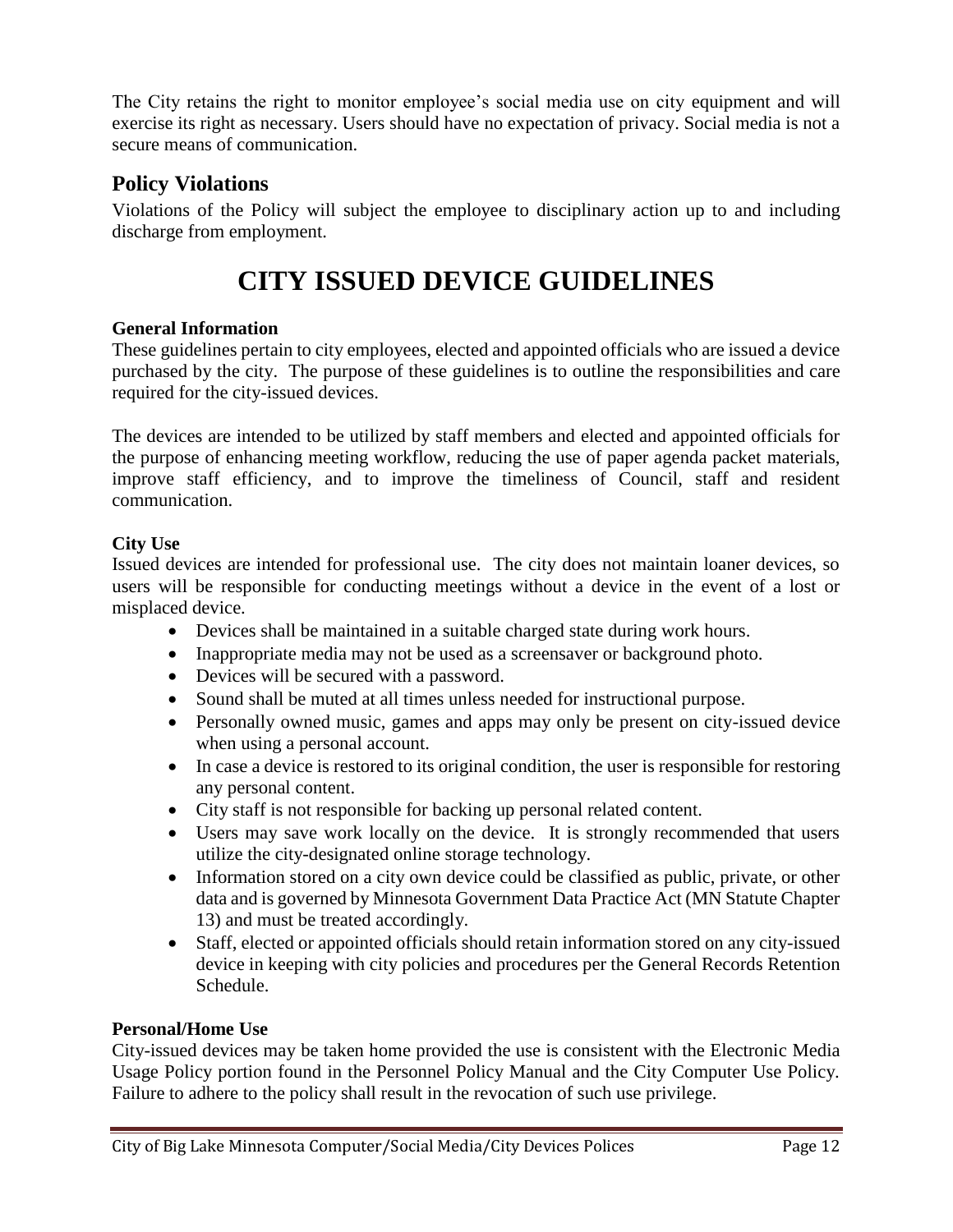- Users are allowed to connect devices to non-city wireless networks.
- While instruction and advice may be offered, city staff is not responsible for home network use or support.
- It is the policy of the city to maintain the right to access and disclose any and all message communicated through electronic means when city-issued equipment is used. Regardless of the intent of the message (business or personal), any employee and/or city official involved has no right to privacy, or to the expectation of privacy, concerning the content of any message or the intended destination of any message when using city-issued equipment.

#### <span id="page-12-0"></span>**Device Care**

User will be held responsible for the maintenance and care of assigned communication devices.

- Keep batteries charged and ready for use at meetings.
- Clean the view screen with a soft, dry cloth or anti-static cloth as needed.
- Do not lean or place anything on the screen that may cause damage.
- Utilize the protective case at all times.
- When not in use, store in a secure location. Never leave in an unlocked care or any other theft-prone area.
- Immediately report lost stolen, malfunctioning or damage devices to the City Clerk.
- Stolen devices must be reported immediately to the local authorities.
- Consult with the City Clerk office before connecting or syncing devices to another computer.
- Upon request, devices must be delivered to the City Clerk's office for annual maintenance.

#### <span id="page-12-1"></span>**Application Software**

All software applications purchased and installed by the city staff must remain on the device in a usable condition and be accessible at all times. Users are responsible for personal software applications and are responsible for installation and backup.

- Software purchased by the city will be coordinated through the city IT consultant.
- Users are allowed to purchase and download personal applications providing they are not profane, obscene or offensive to others. The city reserves the right to remove any personal applications at any time for any reason.
- The city is not responsible for the loss of any personal software applications when they device is updated, tested with diagnostic tools or restored to its original state.
- Storage space needed for city applications will take precedence over space used for personal items.